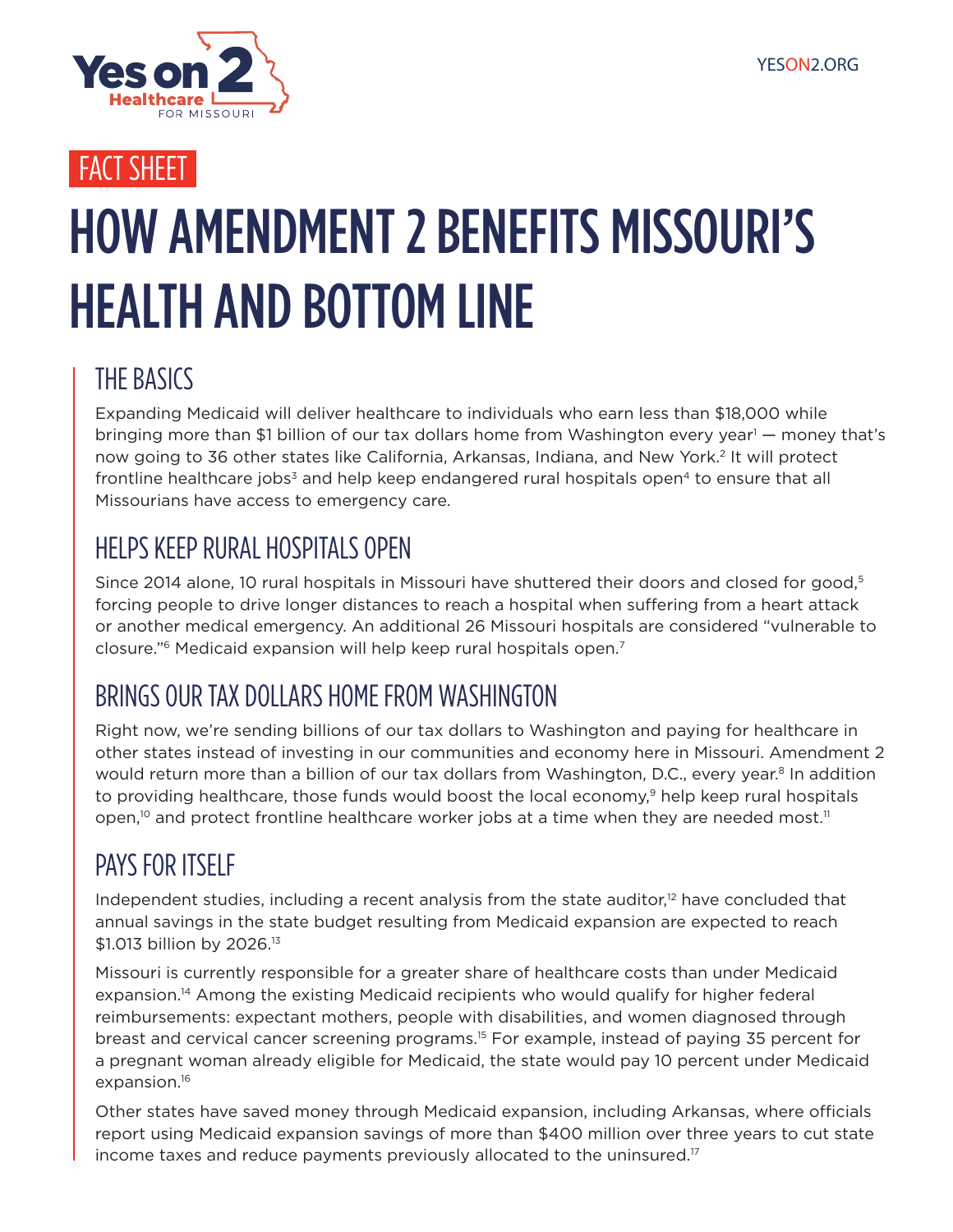

#### GROWS OUR ECONOMY

In addition to protecting frontline healthcare jobs, Medicaid expansion will create more than 26,000 jobs in its first five years, economic analysts project. Nearly 80 percent of the job growth would be outside of the healthcare industry with most of the new jobs generated outside the state's big cities. On a yearly average, Missouri would see a \$2.5 billion increase in economic output, a \$1.6 billion increase in gross domestic product and a \$1.1 billion increase in average personal income - or put another way, an extra \$500 on average for each Missouri household.18

#### DELIVERS HEALTHCARE TO HARDWORKING MISSOURIANS

Medicaid expansion will help about 230,000 hardworking Missourians who have jobs that don't come with health insurance  $-$  many of whom earn less than \$18,000.<sup>19</sup> These Missourians make too much to qualify for Medicaid right now and too little to afford private insurance  $-$  a group that includes thousands of uninsured veterans,<sup>20</sup> working women who don't have access to preventative care,<sup>21</sup> more than 50,000 parents and 18,000 near-retirees.<sup>22</sup>

### LETS THE VOTERS DECIDE

Medicaid expansion was placed on the ballot because Missourians collected signatures from nearly 350,000 voters  $-$  more than twice the number of signatures required.<sup>23</sup> After waiting nearly a decade for a healthcare solution, Missourians will finally get the chance to decide what's best. In 2018, voters in states like Utah, Idaho, and Nebraska all voted to expand Medicaid.24

#### --------------------------

2 https://www.kff.org/medicaid/issue-brief/status-of-state-medicaid-expansion-decisions-interactive-map/ 3 https://missourihealthcareforall.org/mofamilies/

9 https://www.mhanet.com/mhaimages/HMAReport.pdf

<sup>1</sup> https://publichealth.wustl.edu/wp-content/uploads/2019/02/Analysis-of-the-Fiscal-Impact-of-Medicaid-Expansionin- Missouri-IPH.pdf

<sup>4</sup> https://news.stlpublicradio.org/post/missouri-s-lack-medicaid-expansion-could-be-final-straw-strugglinghospitals#stream/0

<sup>5</sup> https://web.mhanet.com/Reimagine%20Rural%20Health/Missouri.Hospital\_Closures\_0120.pdf

<sup>6</sup> https://www.ivantageindex.com/wp-content/uploads/2020/02/CCRH\_Vulnerability-Research\_FiNAL-02.14.20.pdf

<sup>7</sup> https://news.stlpublicradio.org/post/hospital-association-says-expanding-medicaid-would-keep-rural-missourihospitals-open#stream/0

<sup>8</sup> https://publichealth.wustl.edu/wp-content/uploads/2019/02/Analysis-of-the-Fiscal-Impact-of-Medicaid-Expansionin- Missouri-IPH.pdf

<sup>10</sup> https://news.stlpublicradio.org/post/hospital-association-says-expanding-medicaid-would-keep-rural-missourihospitals-open#stream/0

<sup>11</sup> https://familiesusa.org/wp-content/uploads/2016/07/MCD\_Missouri-Medicaid-gap-and-employment\_final\_web\_ V2.pdf

<sup>12</sup> https://app.auditor.mo.gov/Repository/Notes/20-063.pdf

<sup>13</sup> https://publichealth.wustl.edu/wp-content/uploads/2019/02/Analysis-of-the-Fiscal-Impact-of-Medicaid-Expansionin- Missouri-IPH.pdf

<sup>14</sup> https://publichealth.wustl.edu/wp-content/uploads/2019/02/Analysis-of-the-Fiscal-Impact-of-Medicaid-Expansionin-Missouri-IPH.pdf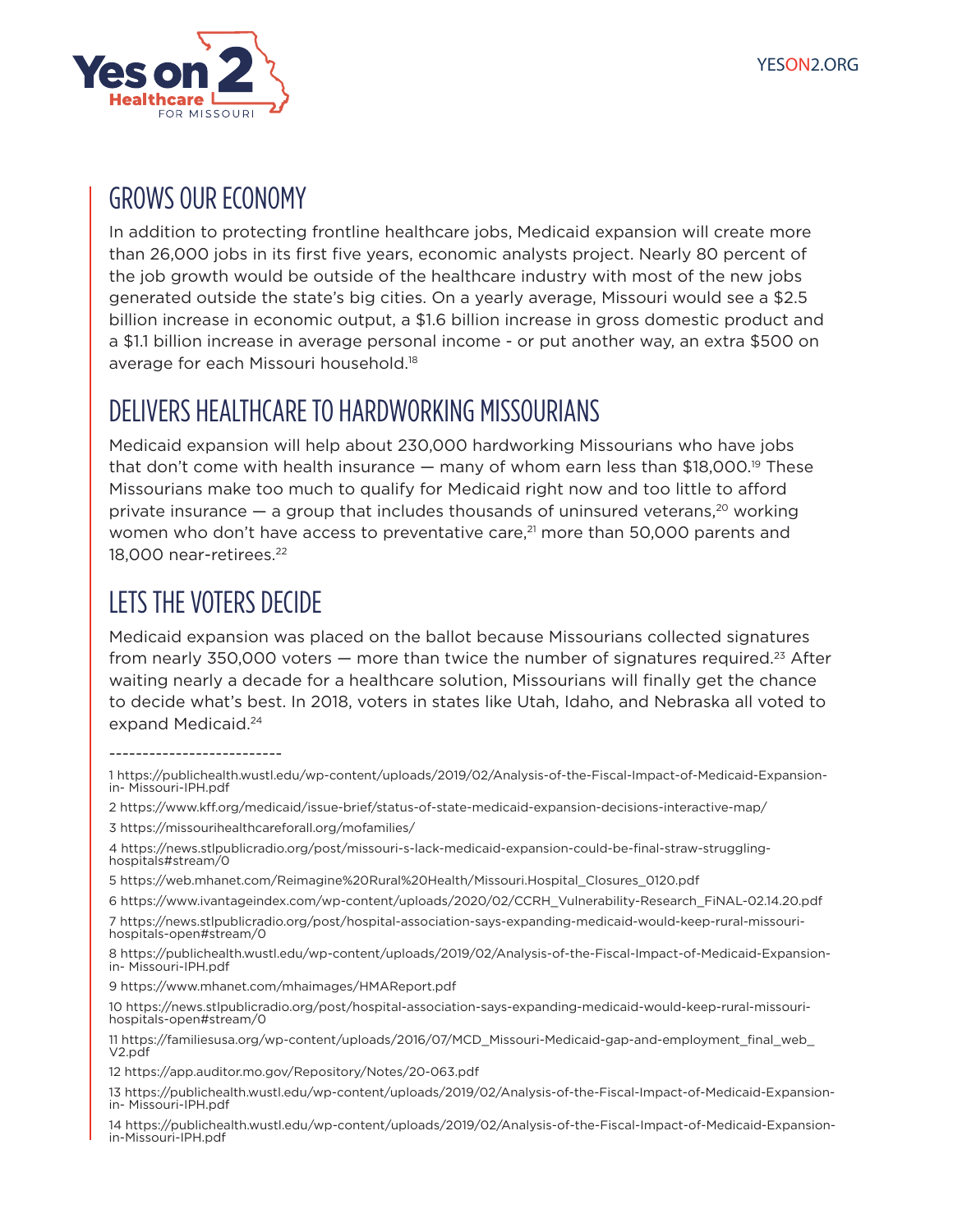



15 https://www.pewtrusts.org/en/research-and-analysis/blogs/stateline/2015/4/29/states-find-savings-throughmedicaid-expansion

16 https://www.alaha.org/wp-content/uploads/2019/02/MedicaidExpansionReportCostsSavings.pdf

17 https://www.commonwealthfund.org/publications/issue-briefs/2020/may/impact-medicaid-expansion-states-budgets 18 Economic Impacts of Increased Federal Funding in Missouri Associated with an Expansion of its MO HealthNet

Program.

19 https://www.mhanet.com/mhaimages/HMAReport.pdf

20 https://healthforward.org/wp-content/uploads/2015/11/Fact\_sheet\_Medicaid-Veterns\_1-9\_20131-2.pdf

21 http://files.kff.org/attachment/fact-sheet-medicaid-expansion-MO

22 http://files.kff.org/attachment/fact-sheet-medicaid-expansion-MO 23 https://themissouritimes.com/medicaid-expansion-ballot-effort-advances-with-hundreds-of-boxes-of-signaturesdelivered-to-secretary-of-state/

24 https://www.commonwealthfund.org/blog/2019/medicaid-expansion-across-country-check-recent-ballot-initiatives